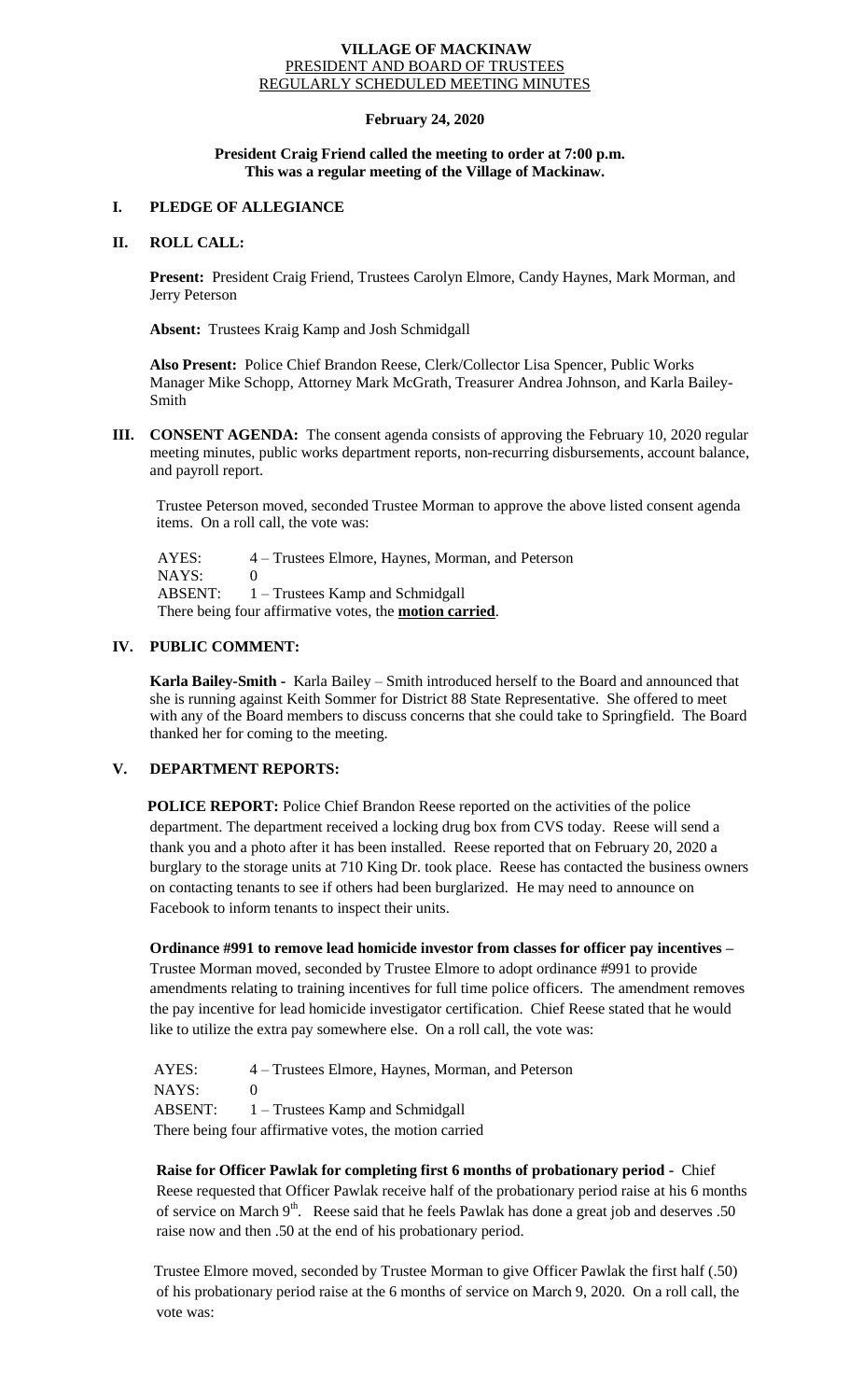AYES: 4 – Trustees Elmore, Haynes, Morman, and Peterson NAYS: 0 ABSENT:  $1 -$  Trustees Kamp and Schmidgall There being four affirmative votes, the motion carried

**PUBLIC WORKS REPORT:** Public Works Manager Mike Schopp reported on the actives of the department. Schopp is working with Engineer Patrick Myers to determine the 2020 MFT maintenance. The stretch of W. Fast Ave that needed addressed was determined that a portion of it is not actually a Village road. The Board agreed that Schopp should contact the Township Road Commissioner to see if we can work together on maintenance of W. Fast Ave.

**Cameras at Westwood Park and recycling bins –** This item was tabled.

**SCADA computer for water plant –** Trustee Peterson moved, seconded by Trustee Elmore to purchase from Britton Electronics & Automation, Inc. a SCADA (Supervisory Control and Data Acquisition) computer and upgrade RSview to Factorytalk view at a cost of \$15,000 including installation. On a roll call, the vote was:

AYES: 4 – Trustees Elmore, Haynes, Morman, and Peterson NAYS: 0 ABSENT:  $1 -$  Trustees Kamp and Schmidgall There being four affirmative votes, the motion carried

**Repairs to 1999 Chevy service truck -** Schopp requested that the Board approve some body work to the 1999 Chevy service truck due to rust. He expects the truck to continue to be used for hauling the mowers for many years to come.

Trustee Peterson moved, seconded by Trustee Morman to approve Midstate Collision to do body work to the 1999 Chevy service truck at a cost not to exceed \$4000. On a roll call, the vote was:

AYES: 4 – Trustees Elmore, Haynes, Morman, and Peterson NAYS: 0 ABSENT: 1 – Trustees Kamp and Schmidgall There being four affirmative votes, the motion carried

#### **VI. TREASURER'S REPORT:**

**Non-Recurring Bills -** Trustee Morman moved, seconded Trustee Elmore to approve the nonrecurring bills. On a roll call, the vote was:

 AYES: 4 – Trustees Elmore, Haynes, Morman, and Peterson  $NAYS: 0$  ABSENT: 1 – Trustees Kamp and Schmidgall There being four affirmative votes, the motion carried.

#### VII. **PRESIDENT'S REPORT:** none

## **VI. LOCAL LIQUOR CONTROL COMMISSIONER'S REPORT:** none

### **VIII. TRUSTEES' REPORT:**

**I.T. consulting for Village office and police department –** Trustee Morman asked the Board to think about if it would be more beneficial to have one company handle all of the IT consulting rather than one person at the office and one person at the police department. The Board discussed that it may be good for one company to handle all the cameras for security being installed. Trustee Morman asked the Board to think about it until the next meeting on whether a company should be hired or to leave the IT work as is.

**Allocate funds for purchase and demo of unsafe properties -** The Board discussed allocating funds for purchase and demo of unsafe properties. It was discussed using the funds from selling 102 E. Madison St. to start an investment fund to have funds available to purchase such properties.

**New sign in industrial park listing businesses –** This item was tabled.